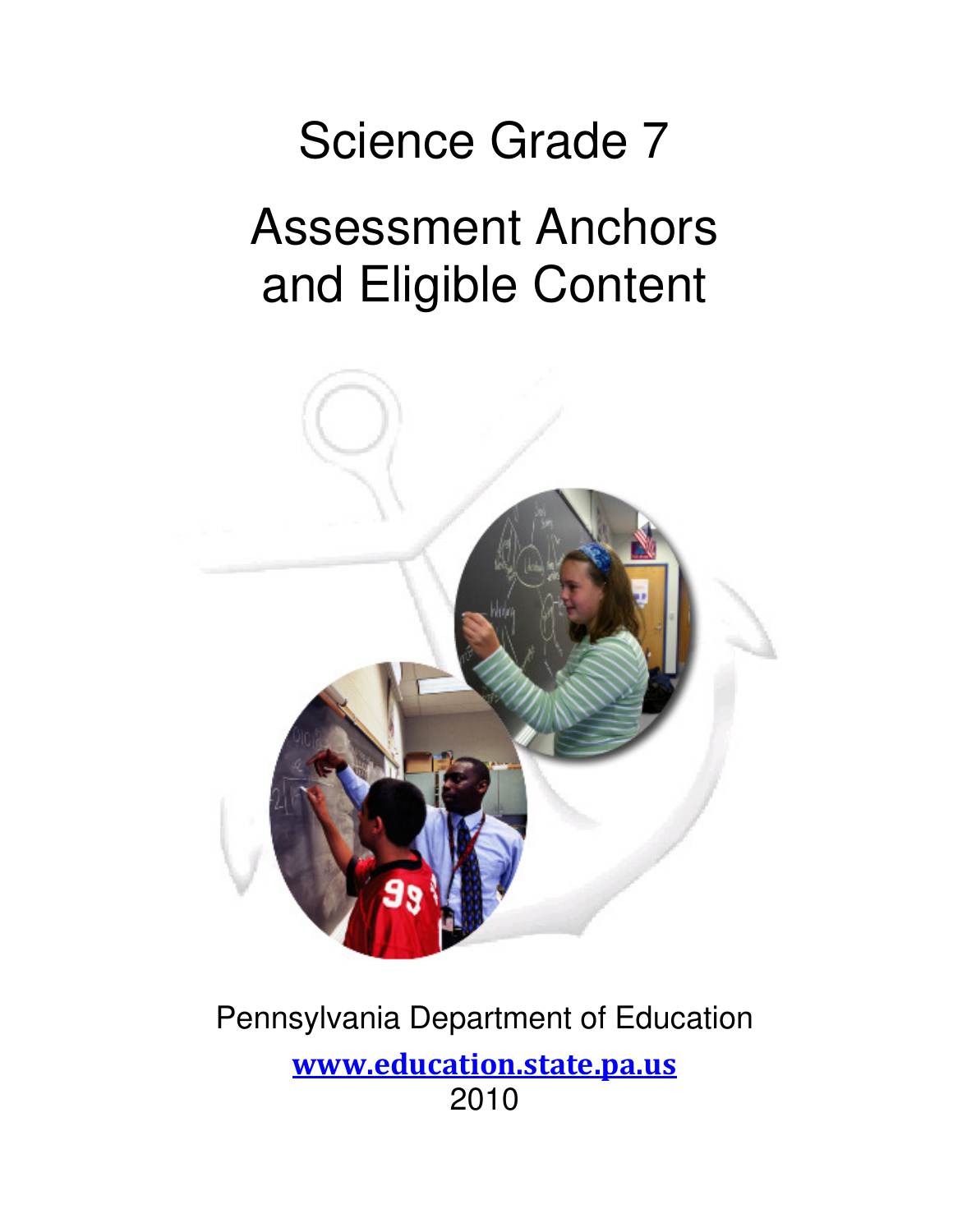### **S.7.A The Nature of Science <b>Reporting Category Reporting Category**

| S.7.A.1   | <b>Reasoning and Analysis</b>                                                                                                                           |             |                                                                                                                                         |
|-----------|---------------------------------------------------------------------------------------------------------------------------------------------------------|-------------|-----------------------------------------------------------------------------------------------------------------------------------------|
|           |                                                                                                                                                         |             | <b>ELIGIBLE CONTENT</b>                                                                                                                 |
| S.7.A.1.1 | Explain, interpret, and apply<br>scientific, environmental, or<br>technological knowledge presented in<br>a variety of formats (visuals,                | S.7.A.1.1.1 | Distinguish between a scientific theory<br>and a general opinion, explaining how a<br>theory is supported with evidence.                |
|           | scenarios, graphs).                                                                                                                                     | S.7.A.1.1.2 | Develop questions that can be answered<br>through scientific inquiry and/or                                                             |
|           | Reference: 3.1.7.A, 3.4.7.C                                                                                                                             |             | technological design.                                                                                                                   |
|           |                                                                                                                                                         | S.7.A.1.1.3 | Use evidence such as observations or<br>experimental results to support<br>inferences.                                                  |
|           |                                                                                                                                                         | S.7.A.1.1.4 | Use evidence to develop descriptions,<br>explanations, and models.                                                                      |
| S.7.A.1.2 | Identify and explain the impacts of<br>applying scientific, environmental, or<br>technological knowledge to address<br>solutions to practical problems. | S.7.A.1.2.1 | Describe the positive and negative<br>effects (both intended and unintended)<br>of scientific results or technological<br>developments. |
|           | Reference: 3.1.7.A, 3.4.7.A, 3.4.7.B,<br>3.4.7.D, 4.4.7.D                                                                                               |             |                                                                                                                                         |
| S.7.A.1.3 | Identify and analyze evidence that<br>certain variables may have caused<br>measurable changes in natural or                                             | S.7.A.1.3.1 | Describe how variables can cause<br>changes in a system over time.                                                                      |
|           | human-made systems.                                                                                                                                     | S.7.A.1.3.2 | Use evidence, observations, or<br>explanations to make inferences about                                                                 |
|           | Reference: 3.1.7.A                                                                                                                                      |             | changes in systems over time (e.g.,<br>carrying capacity, succession, fossil<br>evidence in the geologic time scale).                   |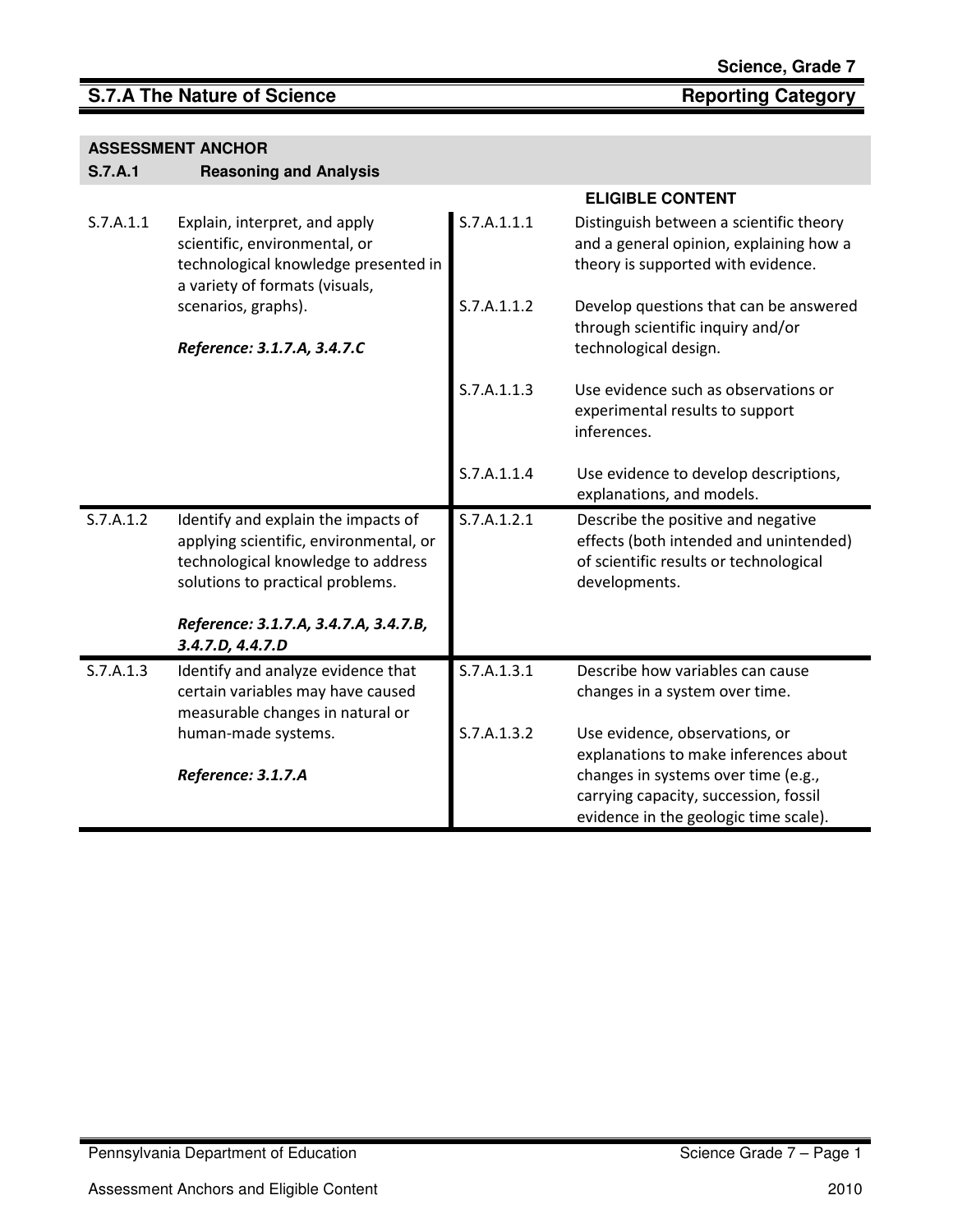### **S.7.A The Nature of Science Reporting Category Reporting Category**

| <b>S.7.A.2</b> | Processes, Procedures, and Tools of Scientific Investigations                                                                                        |             |                                                                                                                                                    |
|----------------|------------------------------------------------------------------------------------------------------------------------------------------------------|-------------|----------------------------------------------------------------------------------------------------------------------------------------------------|
|                |                                                                                                                                                      |             | <b>ELIGIBLE CONTENT</b>                                                                                                                            |
| S.7.A.2.1      | Apply knowledge of scientific<br>investigation or technological design in<br>different contexts to make inferences,<br>solve problems, and/or answer | S.7.A.2.1.1 | Use evidence from investigations to<br>clearly describe relationships and<br>communicate and support conclusions.                                  |
|                | questions.<br>Reference: 3.1.7.A, 3.4.7.C, 3.4.7.D                                                                                                   | S.7.A.2.1.2 | Identify a design flaw in a simple<br>technological system and devise possible<br>working solutions.                                               |
| S.7.A.2.2      | Select and safely use appropriate tools<br>and describe the information provided<br>by each tool.                                                    | S.7.A.2.2.1 | Describe the safe and appropriate use of<br>instruments and scales to accurately and<br>safely make measurements under a<br>variety of conditions. |
|                | Reference: 3.1.7.A, 3.4.7.A, 3.4.7.B,                                                                                                                |             |                                                                                                                                                    |
|                | 3.4.7.D, 3.4.7.E, 4.2.7.C                                                                                                                            | S.7.A.2.2.2 | Apply measurement systems to record<br>and interpret observations under a<br>variety of conditions.                                                |
|                |                                                                                                                                                      | S.7.A.2.2.3 | Describe ways technology is used to<br>enhance scientific study and/or human<br>life.                                                              |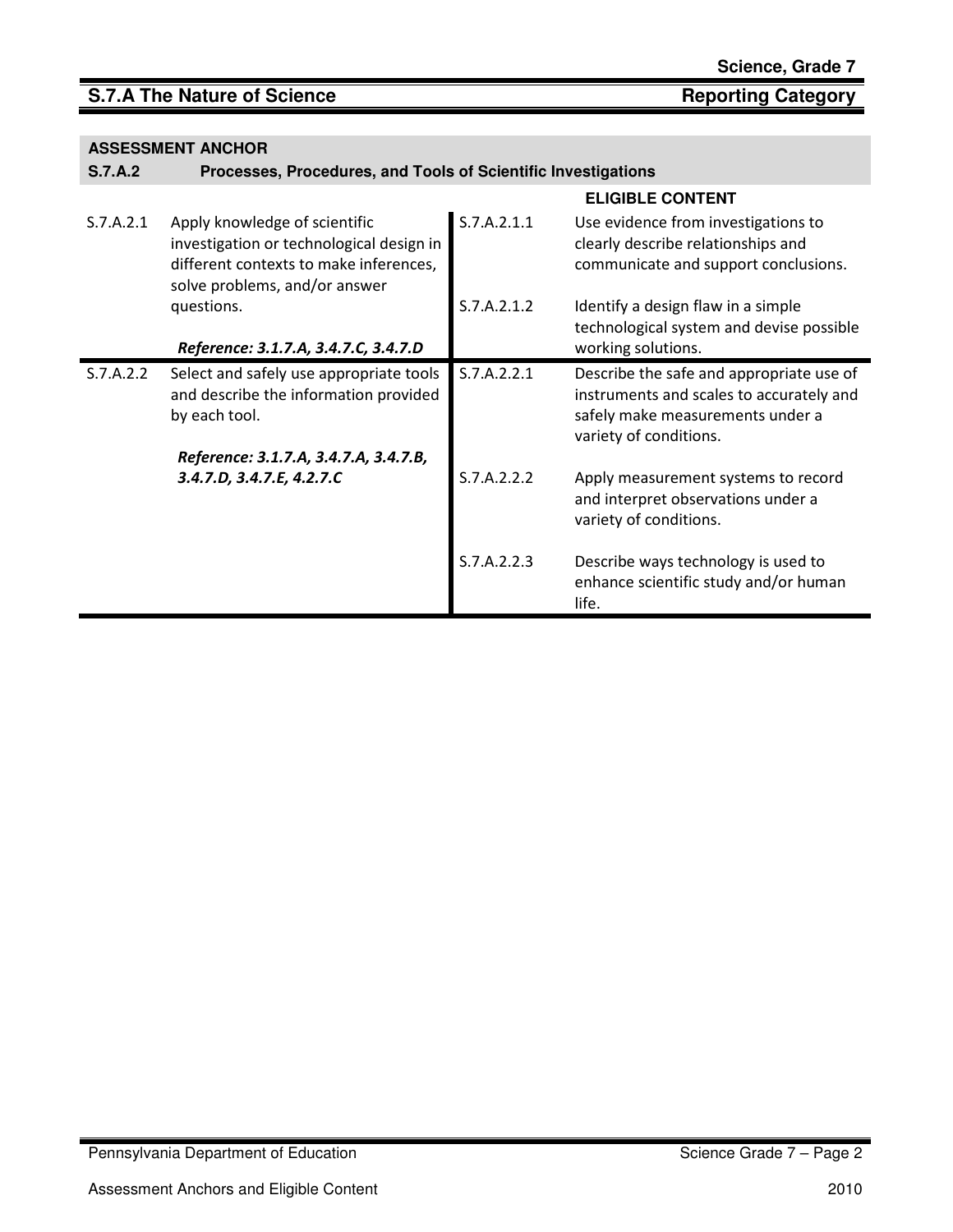**S.7.A.3 Systems, Models, and Patterns** 

|           |                                                                                                                                           |             | <b>ELIGIBLE CONTENT</b>                                                                                                                                                                    |
|-----------|-------------------------------------------------------------------------------------------------------------------------------------------|-------------|--------------------------------------------------------------------------------------------------------------------------------------------------------------------------------------------|
| S.7.A.3.1 | Explain the parts of a simple system,<br>their roles, and their relationships to<br>the system as a whole.<br>Reference: 3.1.7.A, 3.4.7.C | S.7.A.3.1.1 | Describe a system (e.g., ecosystem,<br>circulatory system, agricultural system)<br>as a group of related parts with specific<br>roles that work together to achieve an<br>observed result. |
|           |                                                                                                                                           | S.7.A.3.1.2 | Explain the concept of order in a system<br>(e.g., first to last manufacturing steps;<br>trophic levels; simple to complex-levels<br>of biological organization from cell to<br>organism). |
|           |                                                                                                                                           | S.7.A.3.1.3 | Distinguish between system inputs,<br>system processes, system outputs, and<br>system feedback.                                                                                            |
|           |                                                                                                                                           | S.7.A.3.1.4 | Identify examples of open- and closed-<br>looped systems.                                                                                                                                  |
| S.7.A.3.2 | Apply knowledge of models to make<br>predictions, draw inferences, or<br>explain technological concepts.                                  | S.7.A.3.2.1 | Make inferences based on scientific<br>models (e.g., charts, graphs, diagrams).                                                                                                            |
|           | Reference: 3.1.7.A, 3.4.7.B, 3.4.7.E                                                                                                      | S.7.A.3.2.2 | Describe how engineers use models to<br>develop new and improved technologies<br>to improve scientific study and/or<br>human life.                                                         |
| S.7.A.3.3 | Describe repeated processes or<br>recurring elements in natural,<br>scientific, and technological patterns.                               | S.7.A.3.3.1 | Describe patterns as repeated processes<br>or recurring elements in natural and<br>human-made systems.                                                                                     |
|           | Reference: 3.1.7.A                                                                                                                        |             |                                                                                                                                                                                            |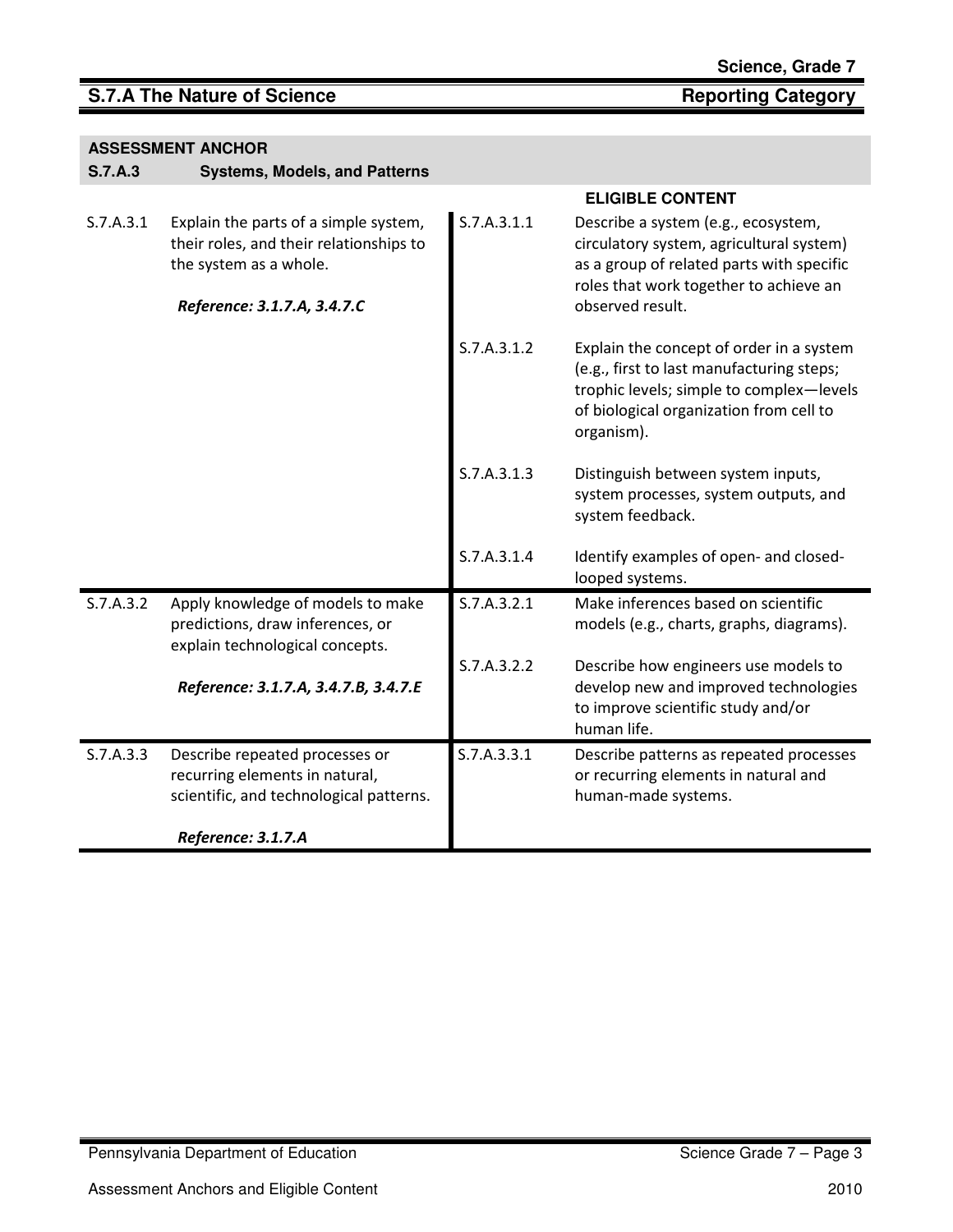### **S.7.B Biological Sciences Reporting Category Reporting Category**

### **ASSESSMENT ANCHOR S.7.B.1 Structure and Function of Organisms**

|           |                                                                                                                            |             | <b>ELIGIBLE CONTENT</b>                                                                                                                                                                                                                                                                                                 |
|-----------|----------------------------------------------------------------------------------------------------------------------------|-------------|-------------------------------------------------------------------------------------------------------------------------------------------------------------------------------------------------------------------------------------------------------------------------------------------------------------------------|
| S.7.B.1.1 | Describe and compare structural and<br>functional similarities and differences<br>that characterize diverse living things. | S.7.B.1.1.1 | Describe levels of biological<br>organization from cell to organism.                                                                                                                                                                                                                                                    |
|           | Reference: 3.1.7.A, 3.1.7.B                                                                                                | S.7.B.1.1.2 | Describe how specific structures in living<br>things (from cell to organism) help them<br>function effectively in specific ways<br>(e.g., chlorophyll in plant cells-<br>photosynthesis; root hairs-increased<br>surface area; beak structures in birds-<br>food gathering; cacti spines-protection<br>from predators). |
|           |                                                                                                                            | S.7.B.1.1.3 | Explain how characteristic similarities<br>and differences (from cell to organism)<br>are used to identify and/or categorize<br>organisms.                                                                                                                                                                              |
| S.7.B.1.2 | Compare methods of reproduction.                                                                                           | S.7.B.1.2.1 | Explain how cells arise from the division<br>of a pre-existing cell.                                                                                                                                                                                                                                                    |
|           | Reference: 3.1.7.A, 3.1.7.B                                                                                                | S.7.B.1.2.2 | Compare various basic sexual and<br>asexual reproductive processes (e.g.,<br>budding, cuttings).                                                                                                                                                                                                                        |
|           |                                                                                                                            | S.7.B.1.2.3 | Explain why the life cycles of different<br>organisms have varied lengths.                                                                                                                                                                                                                                              |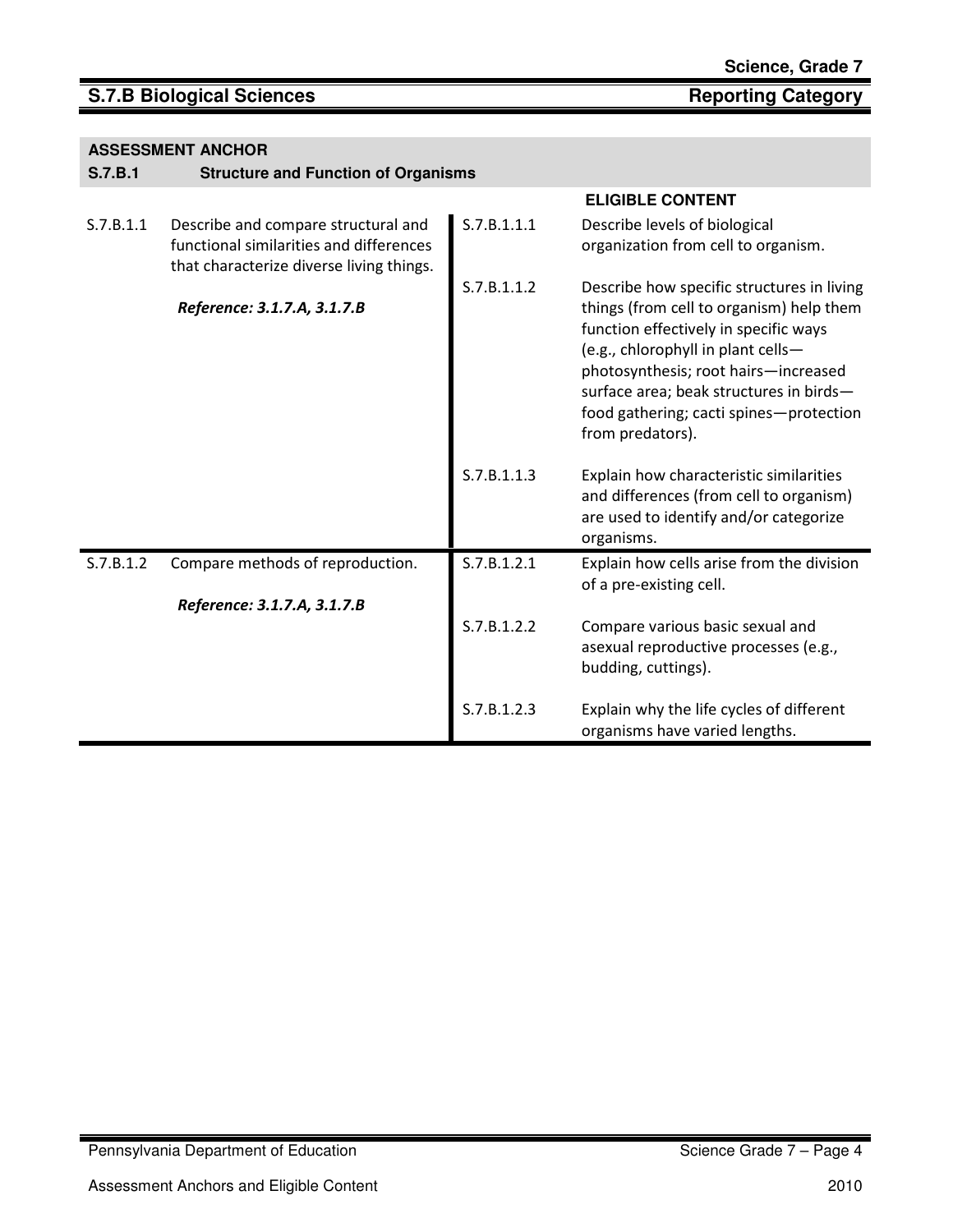### **S.7.B Biological Sciences Reporting Category Reporting Category**

### **ASSESSMENT ANCHOR**

**S.7.B.2 Continuity of Life** 

|           |                                                                                           |             | <b>ELIGIBLE CONTENT</b>                                                                                                                                                                                   |
|-----------|-------------------------------------------------------------------------------------------|-------------|-----------------------------------------------------------------------------------------------------------------------------------------------------------------------------------------------------------|
| S.7.B.2.1 | Explain natural selection and its role in<br>evolution.                                   | S.7.B.2.1.1 | Explain how inherited traits (genes)<br>and/or behaviors help organisms survive<br>and reproduce in different                                                                                             |
|           | Reference: 3.1.7.B, 3.1.7.C                                                               |             | environments.                                                                                                                                                                                             |
|           |                                                                                           | S.7.B.2.1.2 | Describe how natural selection is an<br>underlying factor in a population's ability<br>to adapt to change.                                                                                                |
|           |                                                                                           | S.7.B.2.1.3 | Explain that adaptations within species<br>(physical, behavioral, physiological) are<br>developed over long periods of time.                                                                              |
| S.7.B.2.2 | Explain how a set of genetic<br>instructions determines inherited<br>traits of organisms. | S.7.B.2.2.1 | Identify and explain differences between<br>inherited and acquired traits.                                                                                                                                |
|           | Reference: 3.1.7.B, 3.1.7.C                                                               | S.7.B.2.2.2 | Recognize evidence that the gene is the<br>basic unit of inheritance and explain the<br>effect of dominant and recessive genes<br>on inherited traits.                                                    |
|           |                                                                                           | S.7.B.2.2.3 | Explain how mutations can alter a gene<br>and are a source of new variations in a<br>population.                                                                                                          |
|           |                                                                                           | S.7.B.2.2.4 | Describe how selective breeding or<br>biotechnologies can change the genetic<br>makeup of an organism (e.g.,<br>domesticated dogs, horses, cows; crops,<br>hybrid plants; integrated pest<br>management). |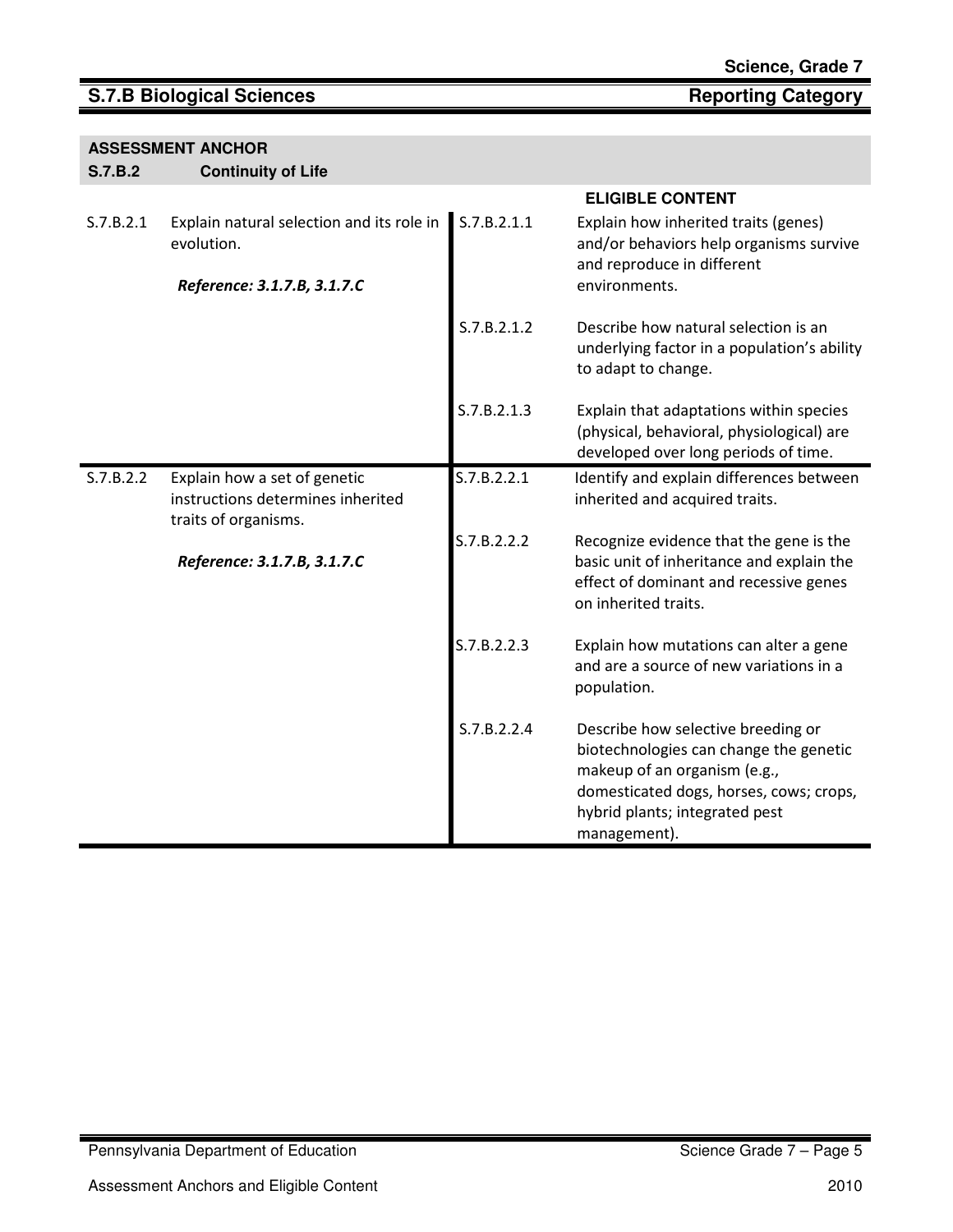S.7.B.3.3 Explain how renewable and

impact the environment.

nonrenewable resources provide for human needs and how these needs

Reference: 4.1.7.E, 4.3.7.A, 4.4.7.A, 4.5.7.A, 4.5.7.C, 4.5.7.D, 4.5.7.E

|           | <b>ASSESSMENT ANCHOR</b>                                                                                                                   |             |                                                                                                                                                                         |  |  |
|-----------|--------------------------------------------------------------------------------------------------------------------------------------------|-------------|-------------------------------------------------------------------------------------------------------------------------------------------------------------------------|--|--|
| S.7.B.3   | <b>Ecological Behavior and Systems</b>                                                                                                     |             |                                                                                                                                                                         |  |  |
|           |                                                                                                                                            |             | <b>ELIGIBLE CONTENT</b>                                                                                                                                                 |  |  |
| S.7.B.3.1 | Compare the biotic and abiotic factors<br>of different ecosystems and explain<br>relationships between and these<br>factors.               | S.7.B.3.1.1 | Describe relationships (e.g.,<br>predator/prey competition, symbiosis)<br>between organisms in different<br>ecosystems.                                                 |  |  |
|           | Reference: 4.1.7.A                                                                                                                         | S.7.B.3.1.2 | Identify the major biomes (terrestrial<br>and aquatic) and describe their<br>characteristic biotic and abiotic factors.                                                 |  |  |
| S.7.B.3.2 | Explain ways different variables may<br>cause and/or influence changes in<br>natural or human-made systems.<br>Reference: 4.5.7.D, 4.1.7.E | S.7.B.3.2.1 | Identify and describe factors that cause<br>and/or influence changes in populations<br>(e.g., deforestation, disease, land use,<br>natural disaster, invasive species). |  |  |
|           |                                                                                                                                            | S.7.B.3.2.2 | Explain how diversity affects the<br>integrity of natural ecological systems.                                                                                           |  |  |
|           |                                                                                                                                            | S.7.B.3.2.3 | Describe how human interactions with<br>the environment impact an ecosystem<br>(e.g., road construction, pollution, urban<br>development, dam building/removal).        |  |  |

S7.B.3.2.4 Explain how changes in environmental

clothing, and shelter).

S.7.B.3.3.2 Explain how the use of renewable

the environment.

coloration).

S.7.B.3.3.1 Explain how renewable and/or

conditions can affect the survival of a population and entire species (e.g., climate, hibernation, migration,

nonrenewable resources provide for human needs (i.e., energy, food, water,

and/or nonrenewable resources affects

### **S.7.B Biological Sciences Reporting Category Reporting Category**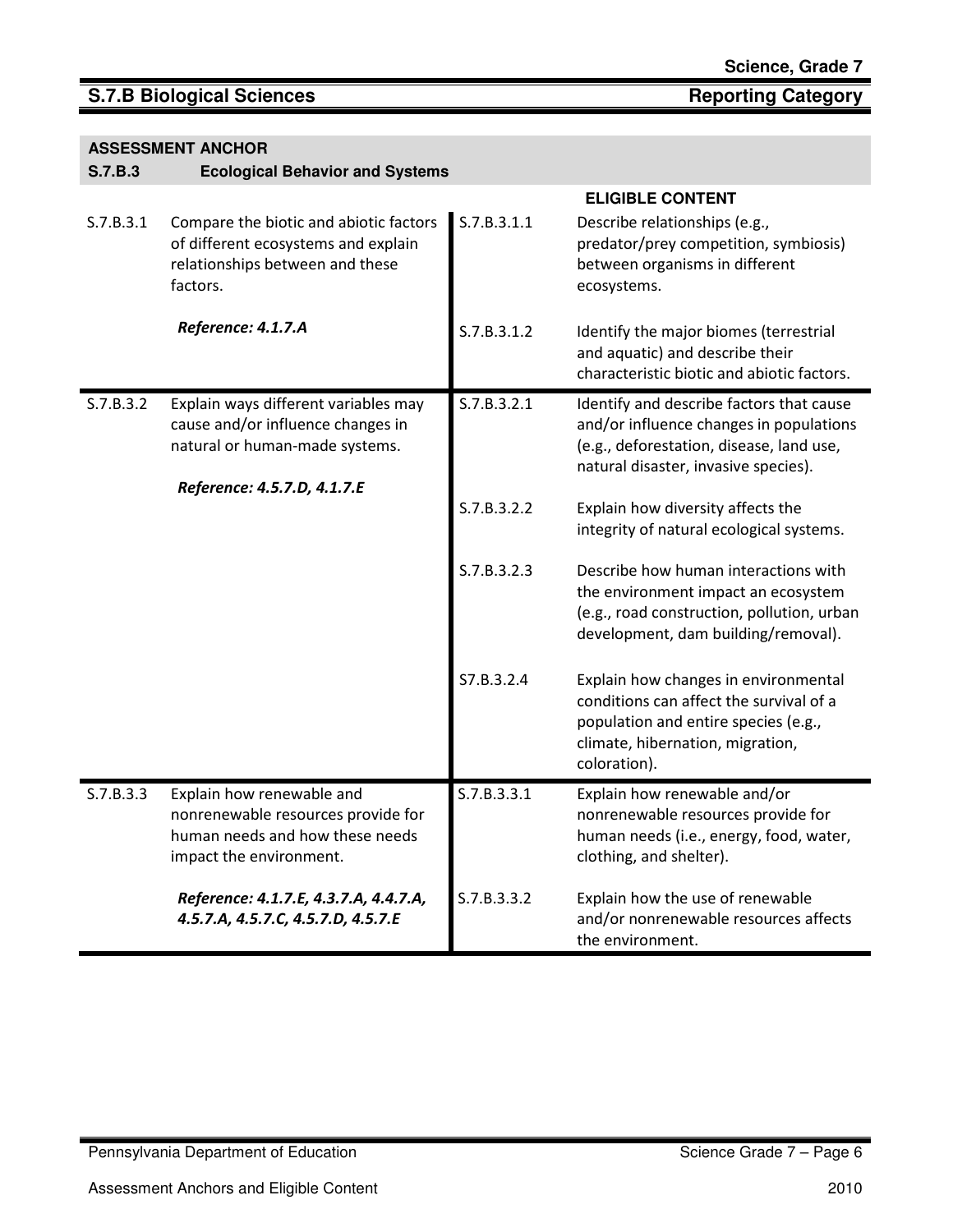| <b>ASSESSMENT ANCHOR</b> |
|--------------------------|
|--------------------------|

| <b>S.7.C.1</b> | Structure, Properties, and Interaction of Matter and Energy                   |             |                                                                                                                              |
|----------------|-------------------------------------------------------------------------------|-------------|------------------------------------------------------------------------------------------------------------------------------|
|                |                                                                               |             | <b>ELIGIBLE CONTENT</b>                                                                                                      |
| S.7.C.1.1      | Describe the structure of matter and<br>its chemical and physical properties. | S.7.C.1.1.1 | Use characteristic physical or chemical<br>properties of matter to distinguish one<br>substance from another (e.g., density, |
|                | Reference: 3.2.7.A                                                            |             | freezing/melting points, solubility, ability<br>to rust).                                                                    |
|                |                                                                               | S.7.C.1.1.2 | Recognize that the atom is the basic<br>building block for all matter.                                                       |
|                |                                                                               | S.7.C.1.1.3 | Explain the differences between<br>elements, compounds, and mixtures.                                                        |
|                |                                                                               | S.7.C.1.1.4 | Describe the relationship between mass<br>and volume as density.                                                             |
| S.7.C.1.2      | Compare chemical and physical                                                 | S.7.C.1.2.1 | Identify the reactants and products of                                                                                       |
|                | changes of matter.                                                            |             | simple chemical reactions (e.g.,<br>photosynthesis, cellular respiration).                                                   |
|                | Reference: 3.2.7.A                                                            |             |                                                                                                                              |
|                |                                                                               | S.7.C.1.2.2 | Compare the behavior of particle motion<br>in solids, liquids, and gasses.                                                   |

| <b>ASSESSMENT ANCHOR</b><br>S.7.C.2<br>Forms, Sources, Conversion, and Transfer of Energy |                                                        |             |                                                                                     |
|-------------------------------------------------------------------------------------------|--------------------------------------------------------|-------------|-------------------------------------------------------------------------------------|
|                                                                                           |                                                        |             | <b>ELIGIBLE CONTENT</b>                                                             |
| S.7.C.2.1                                                                                 | Describe how energy flows through<br>the living world. | S.7.C.2.1.1 | Describe how energy is obtained and<br>used by organisms throughout their<br>lives. |
|                                                                                           | Reference: 3.1.7.A, 3.2.7.B, 4.1.7.C                   |             |                                                                                     |
|                                                                                           |                                                        | S.7.C.2.1.2 | Describe how energy is transferred and<br>conserved in a closed system.             |
|                                                                                           |                                                        | S.7.C.2.1.3 | Describe energy transformations within<br>an ecosystem.                             |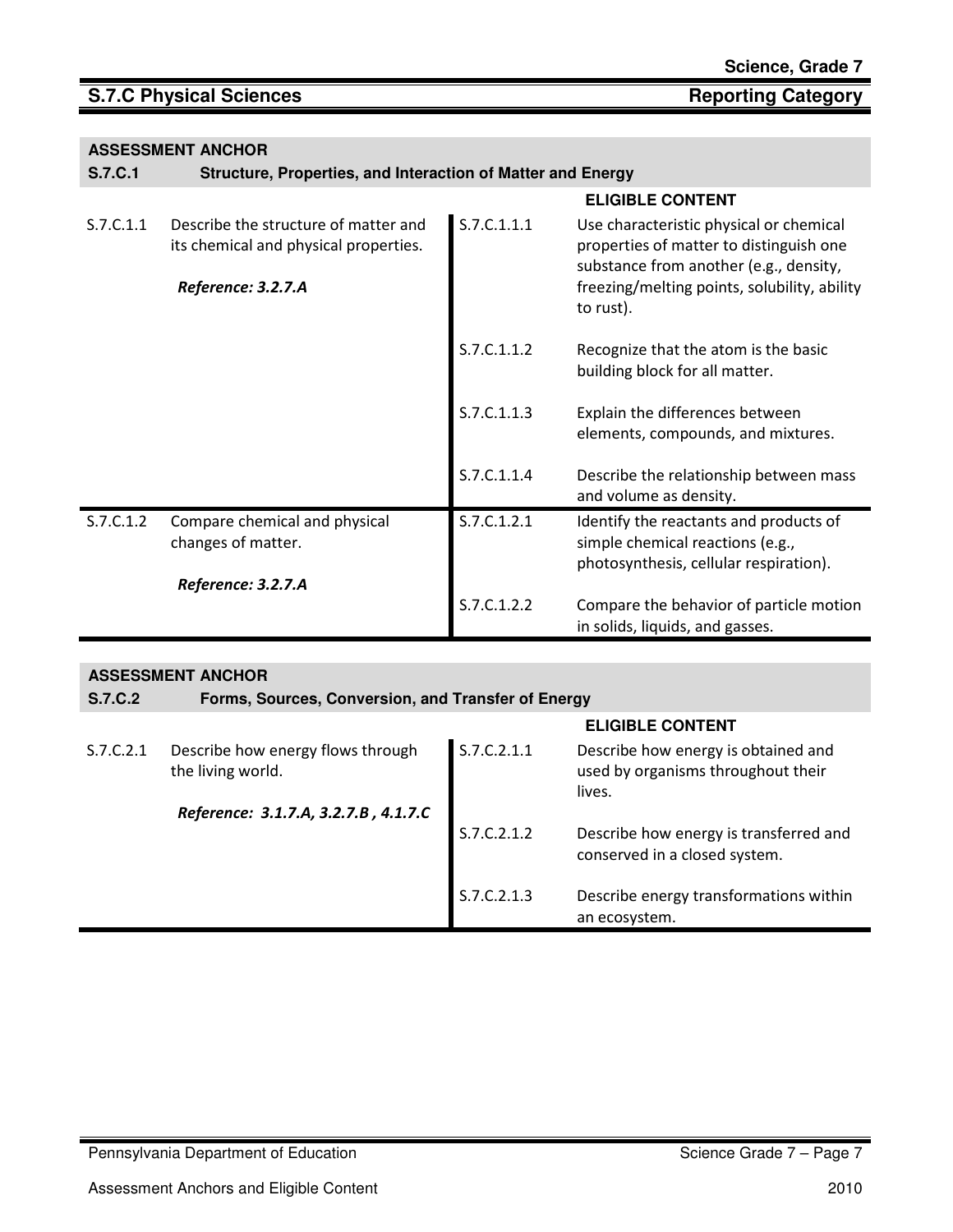### **S.7.C Physical Sciences Reporting Category**

| <b>S.7.C.3</b> | <b>Principles of Motion and Force</b>          |             |                                                                                                  |
|----------------|------------------------------------------------|-------------|--------------------------------------------------------------------------------------------------|
|                |                                                |             | <b>ELIGIBLE CONTENT</b>                                                                          |
| S.7.C.3.1      | Explain the principles of force and<br>motion. | S.7.C.3.1.1 | Describe how unbalanced forces acting<br>on an object change its velocity.                       |
|                | Reference: 3.2.7.B                             | S.7.C.3.1.2 | Describe forces acting on an object (e.g.,<br>friction, gravity, balanced verses<br>unbalanced). |
|                |                                                | S.7.C.3.1.3 | Explain the mechanical advantages of<br>simple machines.                                         |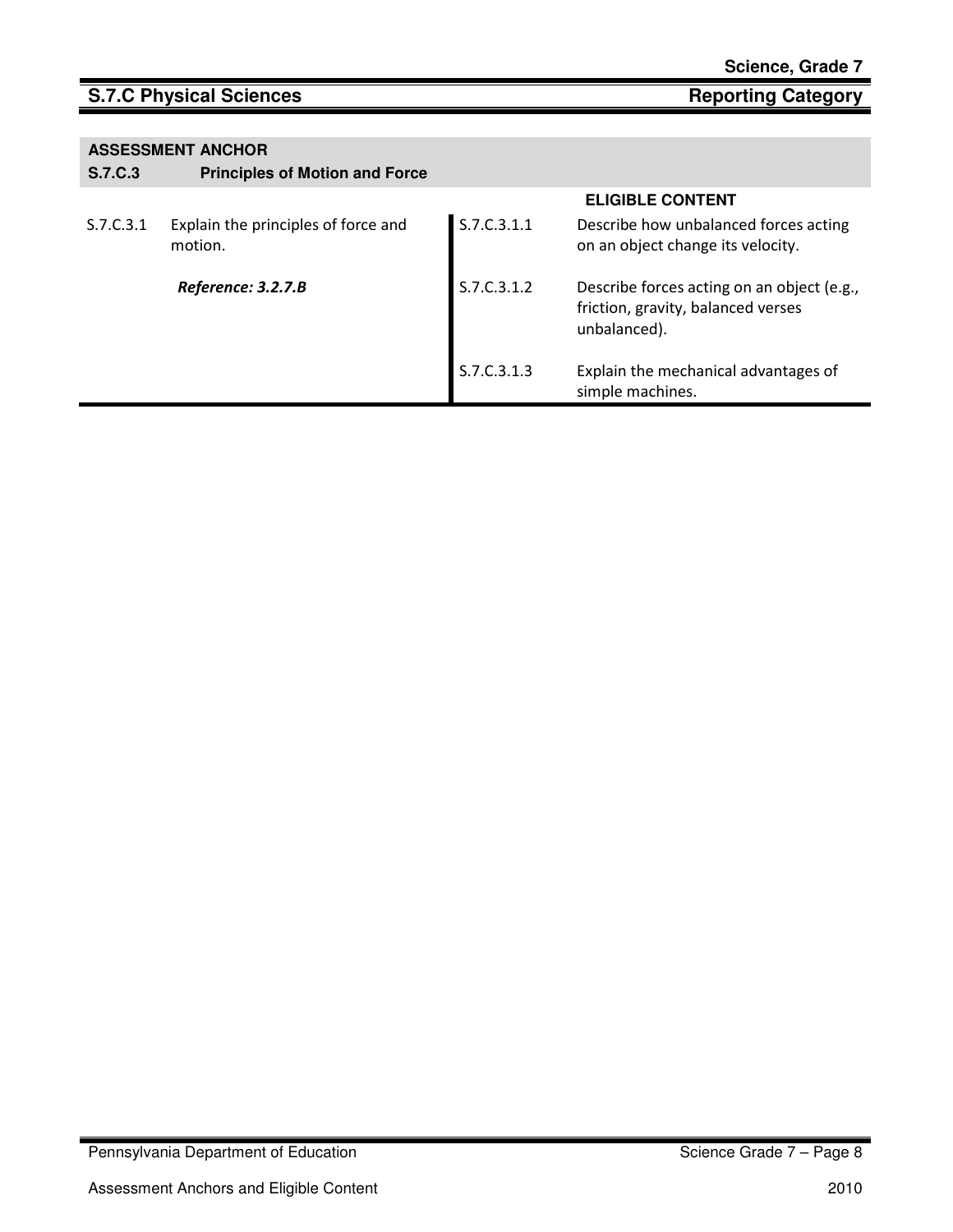### **ASSESSMENT ANCHOR**

**S.7.D.1 Earth Features and Processes that Change Earth and Its Resources** 

|           |                                                                                            |             | <b>ELIGIBLE CONTENT</b>                                                                                                   |
|-----------|--------------------------------------------------------------------------------------------|-------------|---------------------------------------------------------------------------------------------------------------------------|
| S.7.D.1.1 | Describe Earth structures and<br>processes that characterize different<br>biomes on Earth. | S.7.D.1.1.1 | Identify and describe soil characteristics<br>(i.e., particle size, porosity, and<br>permeability) of different biomes.   |
|           | Reference: 3.1.7.C, 3.3.7.A, 4.1.7.A                                                       | S.7.D.1.1.2 | Explain how fossils are formed and how<br>they can provide evidence about plants<br>and animals that once lived on Earth. |
| S.7.D.1.2 | Describe characteristic features and<br>significance of Earth's water systems.             | S.7.D.1.2.1 | Compare the different water systems on<br>Earth (e.g., wetland, watershed, ocean,<br>river).                              |
|           | Reference: 3.3.7.A, 4.1.7.A, 4.2.7.A,<br>4.2.7.B                                           | S.7.D.1.2.2 | Compare biotic and abiotic features of<br>freshwater and saltwater systems.                                               |
|           |                                                                                            | S.7.D.1.2.3 | Describe the importance of water<br>systems on the diversity and distribution<br>of life on Earth.                        |

### **ASSESSMENT ANCHOR S.7.D.2 Weather, Climate, and Atmospheric Processes ELIGIBLE CONTENT**  S.7.D.2.1 Explain the basic elements of meteorology. Reference: 3.3.7.A S.7.D.2.1.1 Explain the effect of wind patterns, circulation of oceans currents, atmospheric pressure, and temperature on weather. S 7.D.2.1.2 Describe changes in atmospheric conditions associated with various weather patterns.